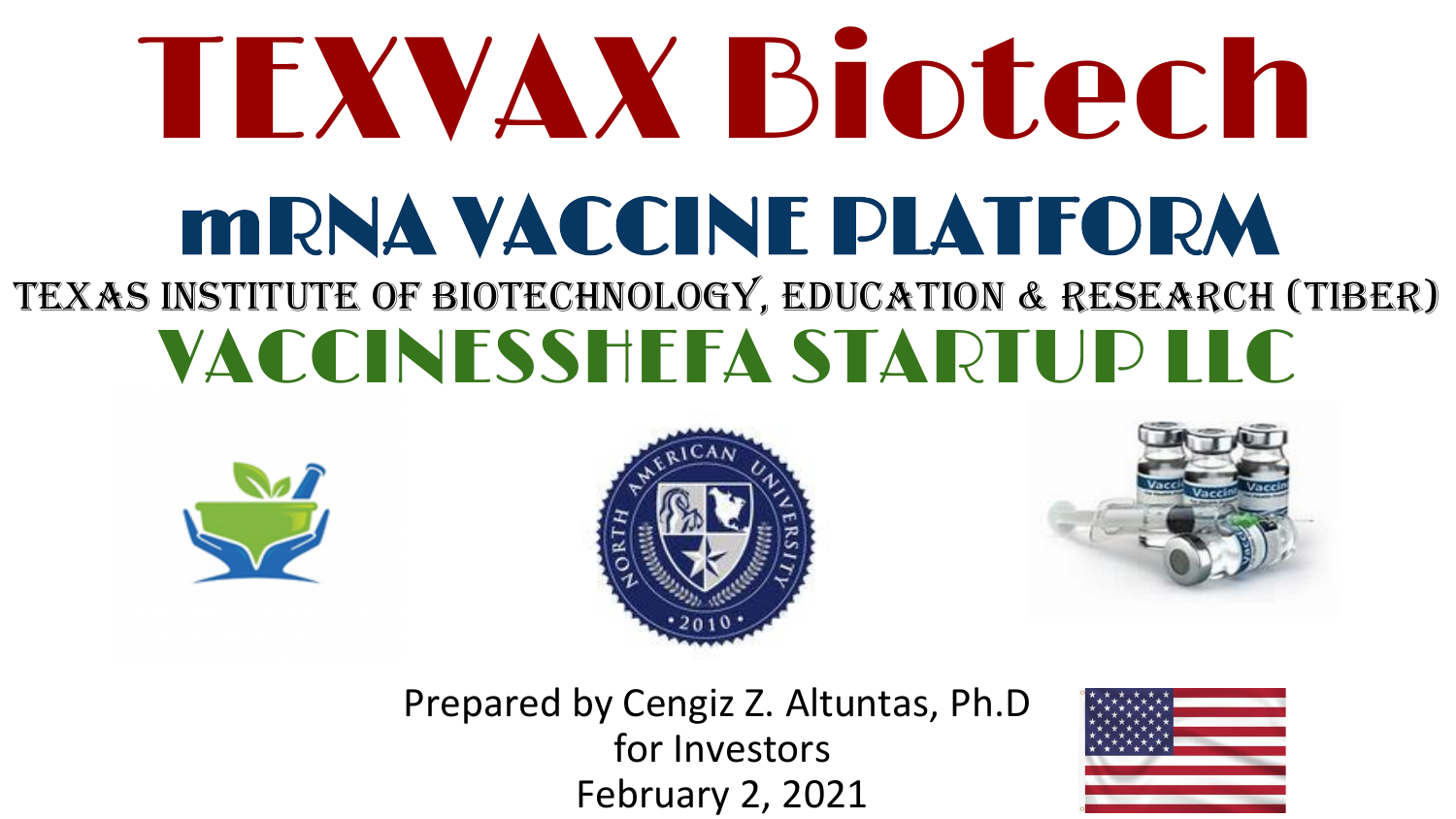# Project attractiveness/actuality

**The current world population is 7.8 billion as of February 2021 according to the most recent United Nations estimates elaborated by World meter. Every year all people should vaccines get at least 2 times. Thus 15.6 billion vaccines in needed to eliminate pandemic. SARS Co-2 gets mutations on its genome (RNA) That different vaccine would be produced to protect people.** 

**Also, There are more than 100 types of cancer. Types of cancer are usually named for the organs or tissues where the cancers form. For example, lung cancer starts in cells of the lung, and brain cancer starts in cells of the brain.**

**In total, there were 3,987,800 new prostate cancer cases diagnosed in the United States between 2003 and 2020**

**mRNA VACCINE for cancer treatment is the new attractive field to treat cancer. TEXVAX&Vaccinesheefa has experience on this field.ead with vaccines for cancer and Covid19**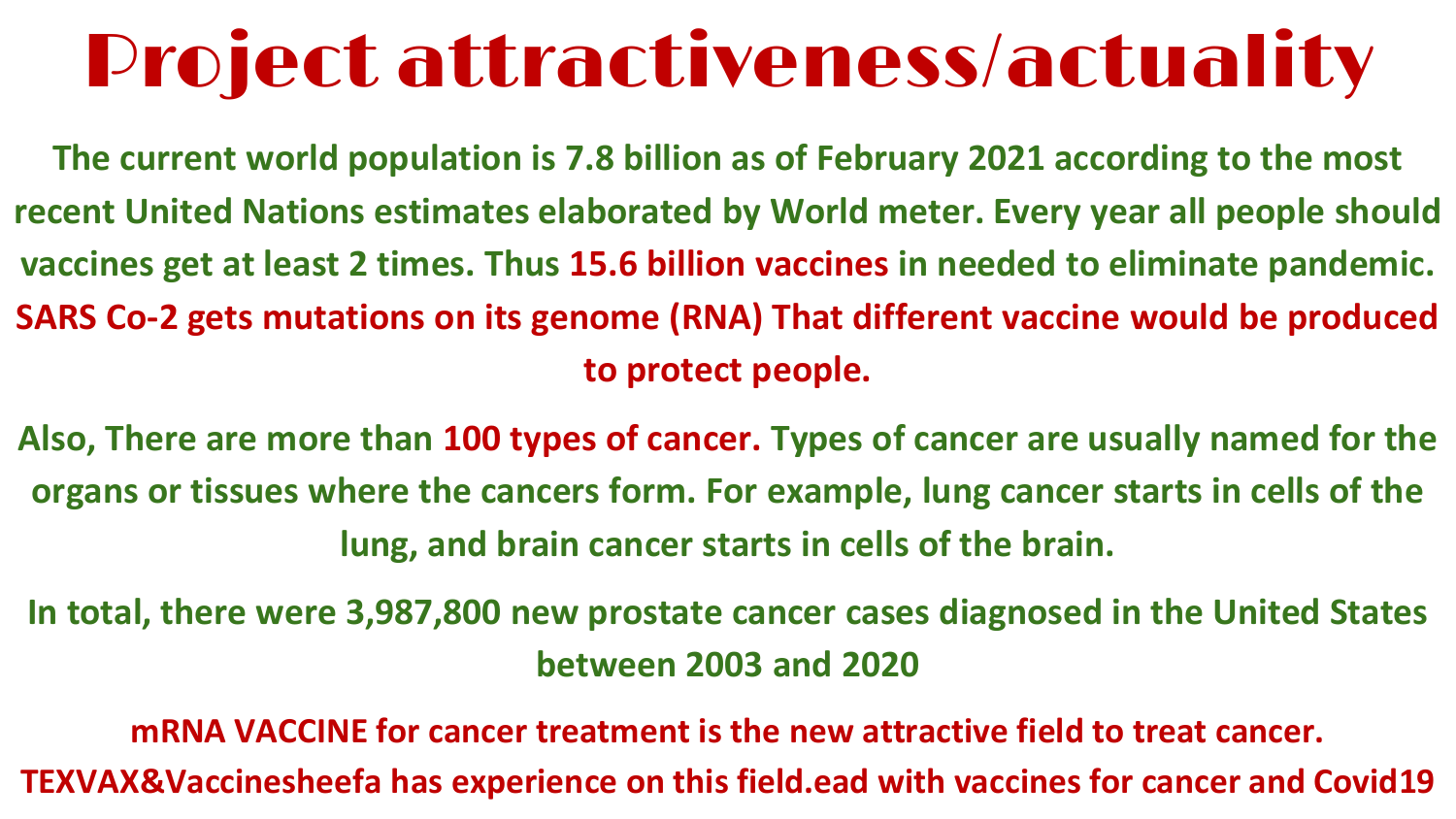# VACCINESSHEFA STARTUP LLC

**Vaccinessheefa startup company operates in the field of prototype and serial production of COVID and CANCER vaccines, which are developed in universities, research centers, laboratories in the USA.**

**The Vaccinesheefa team is among more than two dozen teams in US working on vaccines to combat the outbreak that has disrupted societies across the globe.**

**"Your have need to have technologies and facilities that can produce several hundreds of millions of doses of the vaccine to protect those most in need,"**

**The Vaccinessheefa startup company aims to collaborate with investors to develop vaccine work.**

**This Startup investments will help a biomedical startup for your country and your nation and all people, push ahead with vaccines for cancer and Covid-19**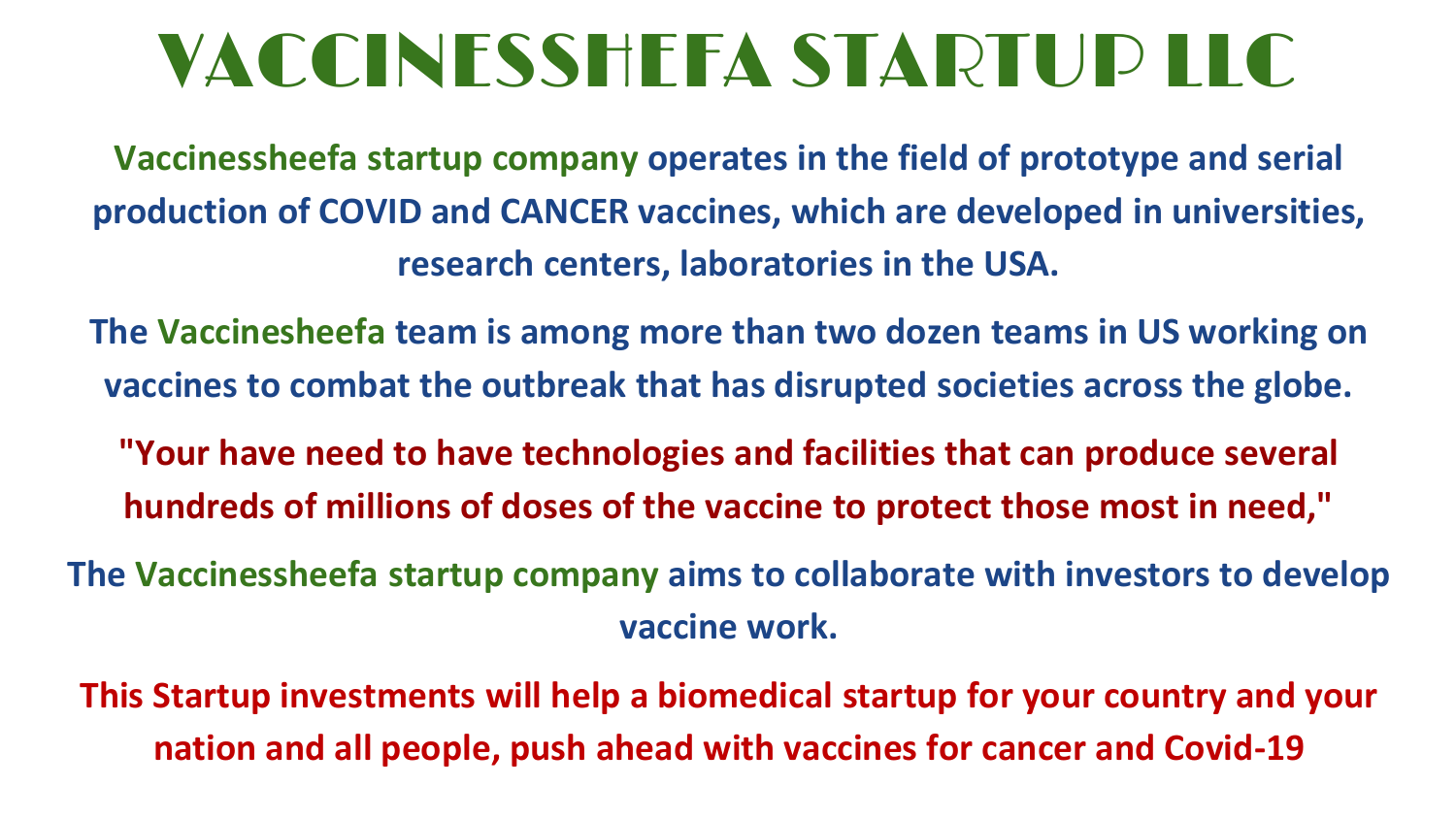# TEXVAX Biotech

- VISION: A world where scientific innovations made possible through
- biotechnology conquer disease, sustain our environment, and healthfulness. To offer affordable, safe and effective healthcare solutions to combat mankind's dreaded illnesses and to thus eradicate or at least control their occurrence in the years to come.
- MISSION: We seek to address the health care needs of the billion people in the emerging markets by driving innovation and being a frontrunner in research and development of new vaccines and bio-therapeutics. To advance biotechnology innovation by promoting sound public policy and fostering collaboration, both locally and globally.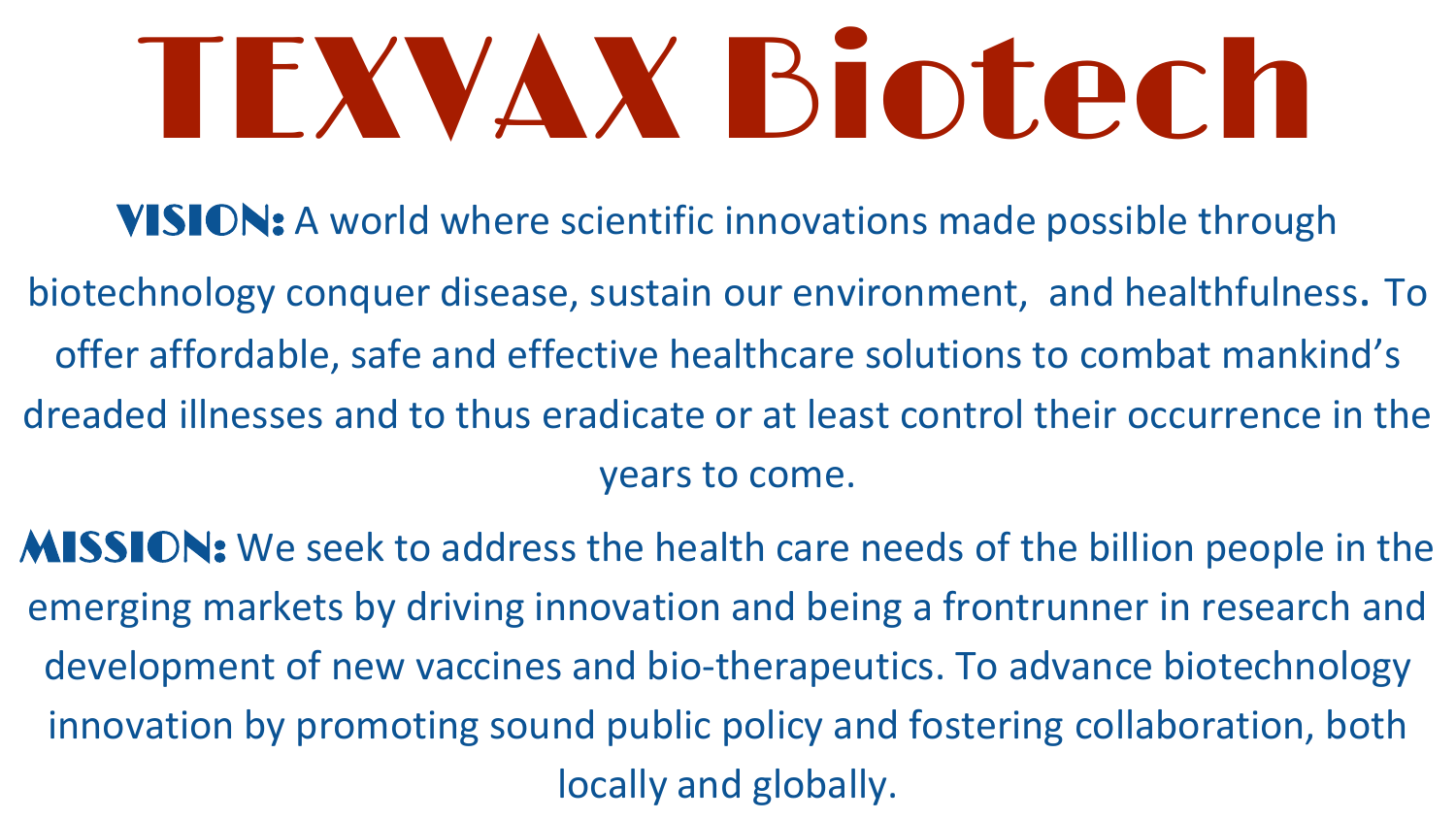**Texas Institute of Biotechnology Education & Research (TIBER) TIBER** was founded in 2010 by North American University in Houston, Texas, USA. TIBER have several different platforms to develop effective solution to different problems in biomedical field. Thus, the same platform can be be applied to treat different human diseases such as Covid-19, cancer, Multiple Sclerosis (as an Autoimmune disease) \*\*\*

Prof. Dr. Cengiz Zubeyir Altuntas will be the key person to develop effective vaccine research program against to Covid-19 and others as the Chairman of TIBER and Partner of Vaccanisheefa Startup LLC .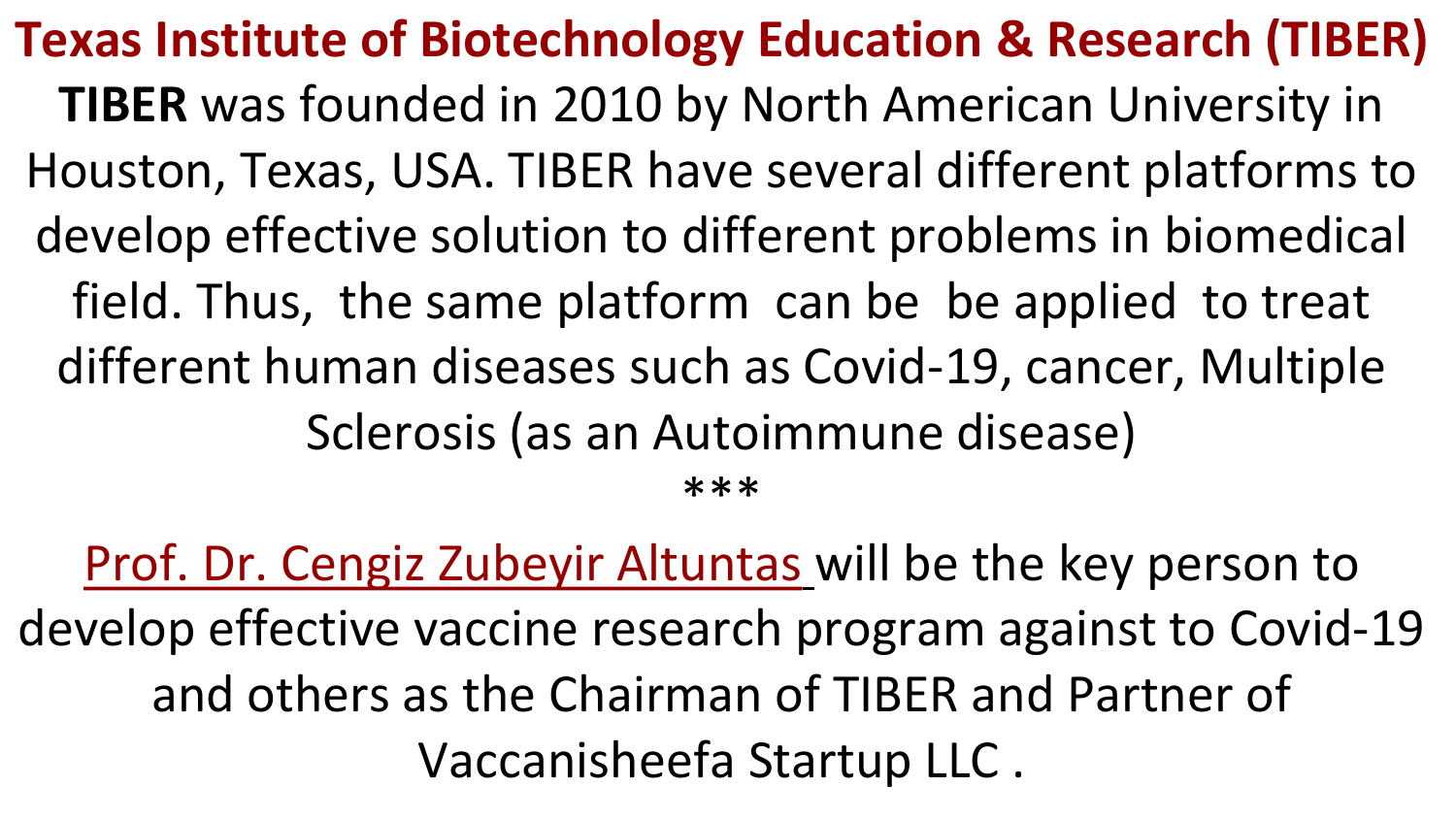### STEPS OF THE VACCINE DEVELOPMENT FROM LAB TO MARKET

STEP:1 **DEVELOPMENT OF I PROTOTYPE** m RNA VACCINE IN THE LAB & **PRECLINICAL TEST ON MICE** https://jlabs.jnjin novation.com/loc ations/jlabs-tmc **HOUSTON TEXAS** 

 $STEP: 2$ **SYNTHESIZATION OF** m RNA VACCINE & **PREPARE VACCINE VIAL ADDING LIPID NANOPARTICLE FOR CLINICAL TRIAL** At LONZA https://pharma.lonza.c om/offerings/cell-andgene-therapies/cGMPmanufacturing **USA** 

 $STEP:3$ **TEST OF THE VACCINE IN CLINICAL TRIAL IN KUWAIT** OR **USA** 

#### $STEP: 4$

**PRODUCTION OF THE VACCINE FOR MARKET** https://pharma.lonza.c om/offerings/cell-andgene-therapies/cGMPmanufacturing **USA**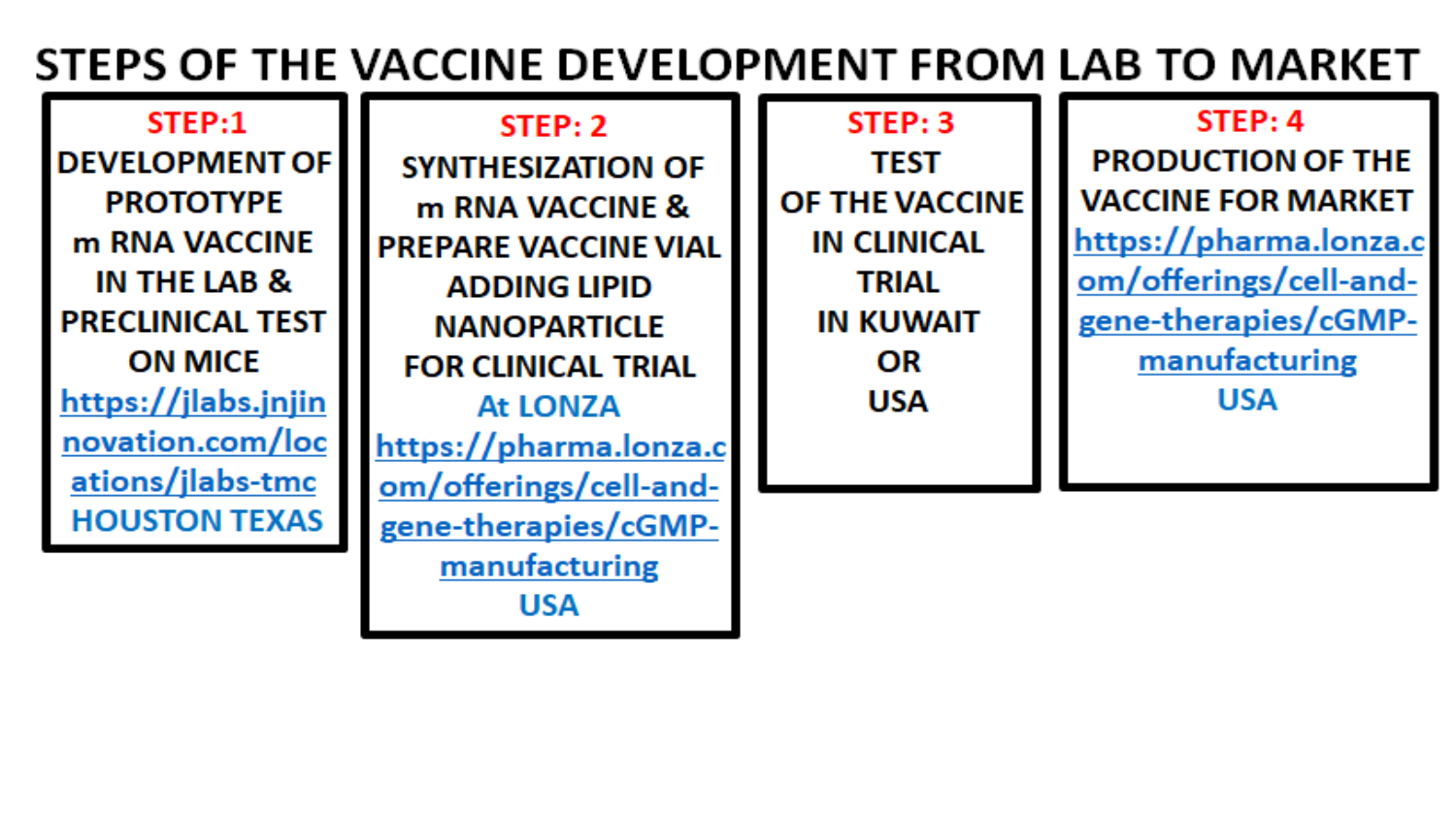# BUSINESS PLAN

- In the First year (2021-2022) TEXVAX BIOTECH will focus on developing a prototype of prophylactic or preventive **mRNA vaccine and developing** neutralizing antibodies for **Covid-19** to treat patients who already infected.
	- The prototype of **mRNA vaccine** and also the neutralizing antibodies will be ready for **clinical trial on 2022.**
	- TEXVAX BIOTECH will be launched at a **JLABS@TMC** Lab space **Johnson & Johnson Innovation** where Johnson & Johnson provide for start up companies. [\(https://jlabs.jnjinnovation.com/locations/jlabs-tmc](https://jlabs.jnjinnovation.com/locations/jlabs-tmc) ).
		- After 2022 TEXVAX BIOTECH will focus on developing **mRNA CAR-T vaccine for cancer treatment** such as blood, **(AML), breast & ovarian cance**r.
			- **Car-T cell Vaccine will be ready in 2024 for clinical trial.**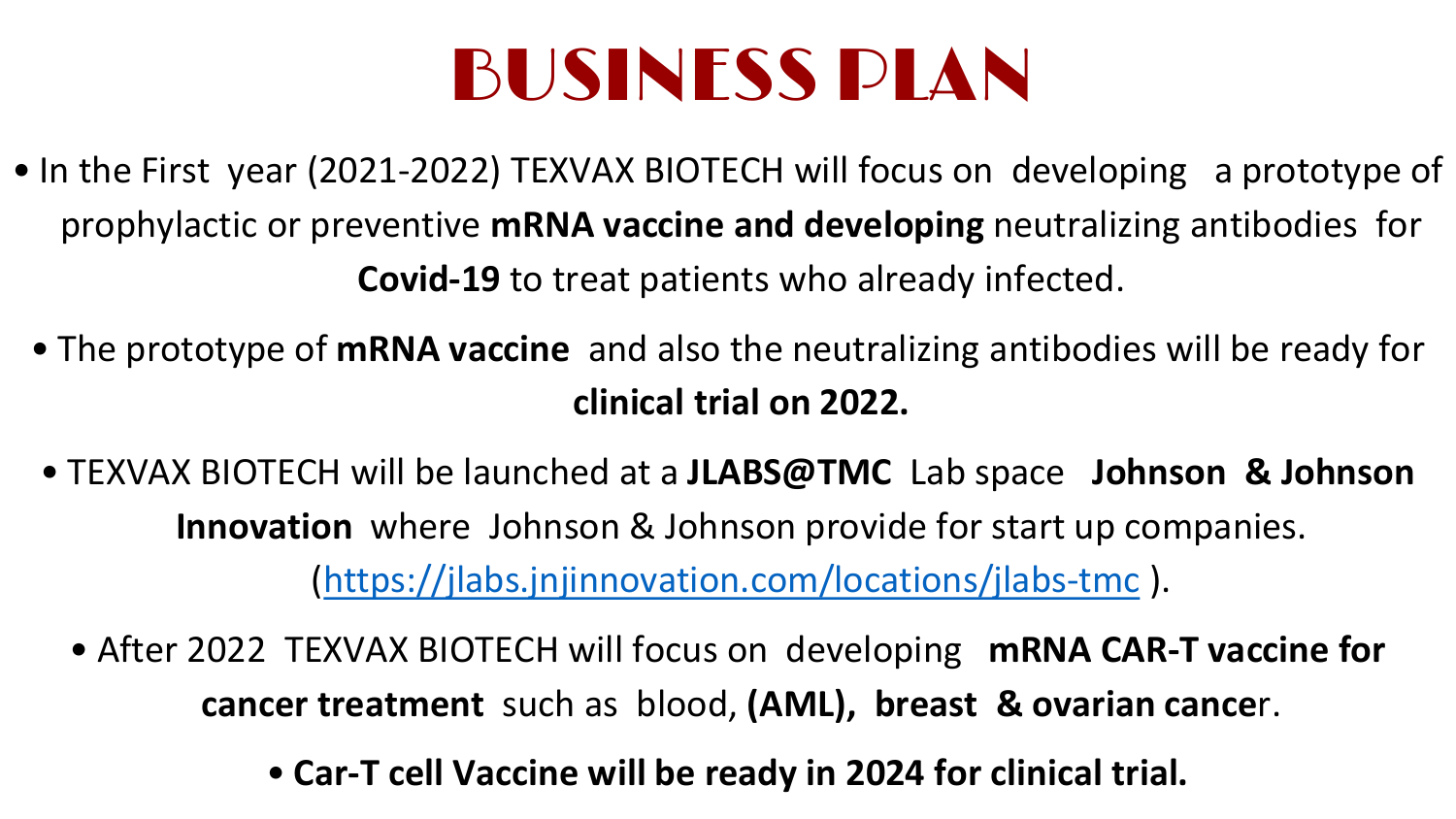### mRNA VACCINE PLATFORM

### **PROPHYLACTIC OR PREVENTIVE VACCINES:** A prophylactic, or

preventative, vaccine involves introducing antigens into a person's body through different ways such as **mRNA vaccine , Recombinant Antigen Vaccine, viral vectors** etc. The goal is that the individual's immune system will create antibodies for those antigens and become immune to the associated illness.

TIBER is a biotechnology institute of North American University Houston Texas, USA I that develops technologies and vaccines that stimulate and strengthens the immune system through active immunization by mRNA vaccine to fight against any kind of infection

1- Vaccine For Microorganism such as Covid-19. TIBER specializes in mRNA vaccines for use in the treatment of several infectious diseases, such as the Covid-19.

2-Vaccine For Cancer Immunotherapy: And also, the same platform will be applied to fight against cancer (Cancer Immunotherapy) through active immunization by mRNA vaccine to against organ or cancer specific antigens.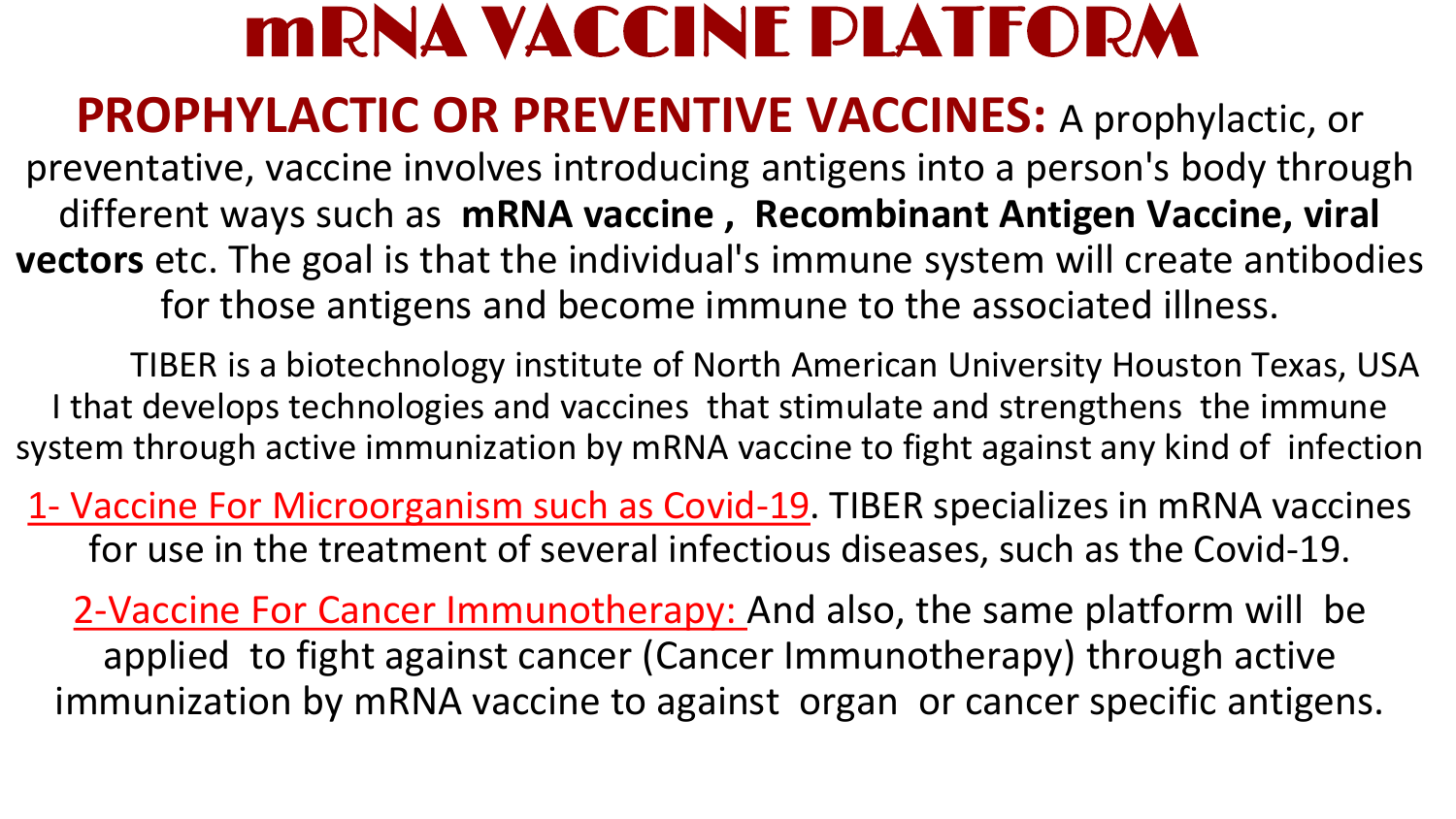## THERAPEUTIC VACCINE PLATFORM**:**

TIBER is a Research Institute specialized also in screening and developing human antibodies through molecular biology techniques in vitro for passive immunization for microbial disease such as Covid-19. Thus, TIBER set up Screening & Developing Human neutralizing Antibody Platform for producing neutralizing antibodies to treat viral disease.

### **Screening & Developing Human Covid-19 Neutralizing Antibody Platform**

Therapeutic Vaccine For Microorganism: Neutralizing antibodies defend healthy cells by interfering with the biological function of an invading virus. These antibodies may be used therapeutically to treat someone currently fighting the disease and can be given to people who have heightened risk of exposure to **SARS-CoV-2,** such as healthcare workers.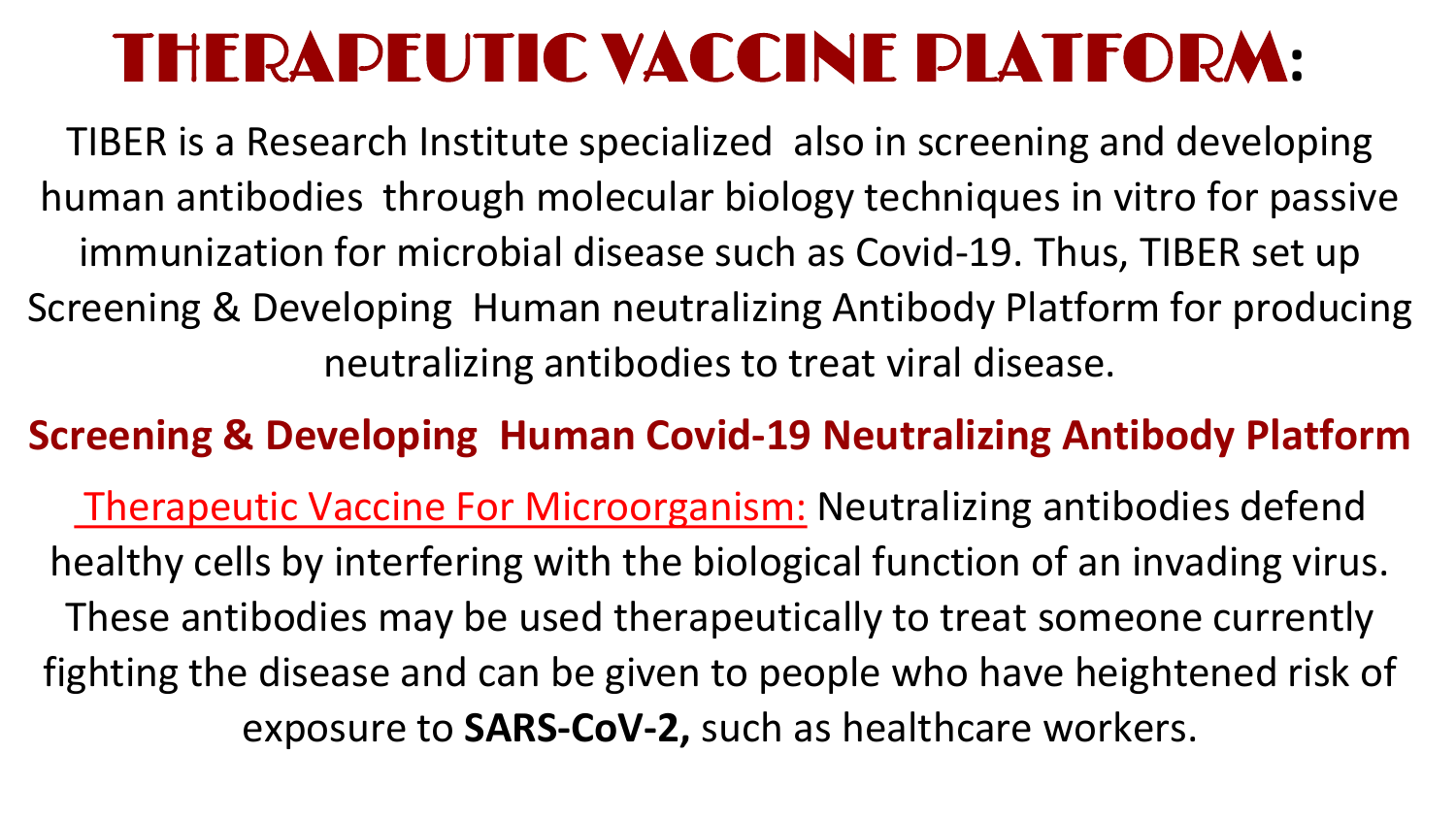### ADVISORY BOARD MEMBERS



#### Maria ElenaBottazzi, Ph.D Associate Dean, National School of Tropical Medicine

Baylor College of Medicine Houston, Texas United States

#### Professor

Departments of Pediatrics (Tropical Medicine) and Molecular Virology and Microbiology, Integrative Molecular and Biomedical Sciences Program, and Translational Biology and Molecular Medicine Program Baylor College of Medicine

#### Co-Director

Texas Children's Hospital Center for Vaccine Development Houston, Texas United States



Peter Jay Hotez, M.D., Ph.D

Dean for the National School of Tropical Medicine

Baylor College of Medicine Houston, United States

#### Professor

Departments of Pediatrics and Molecular Virology and Microbiology Baylor College of Medicine Houston, Texas United States **Endowed Chair in Tropical Pediatrics** Texas Children's Hospital

Houston, Texas United States Co-Director

Texas Children's Hospital Center for Vaccine Development Houston, Texas United States Founding Editor in Chief PLOS Neglected Tropical Diseases



#### Vincent K. Tuohy, PhD

Professor, Department of Molecular Medicine, School of Medicine Professor, Department of Pathology, School of Medicine Member, Hematopoietic and Immune Cancer Biology Program, Case Comprehensive Cancer Center



Larry S. Schlesinger, M.D. President/CEO, Professor | Host Pathogen **TEXAS BIOMEDICAL RESEARCH INSTITUTE SAN ANTONIO-TEXAS**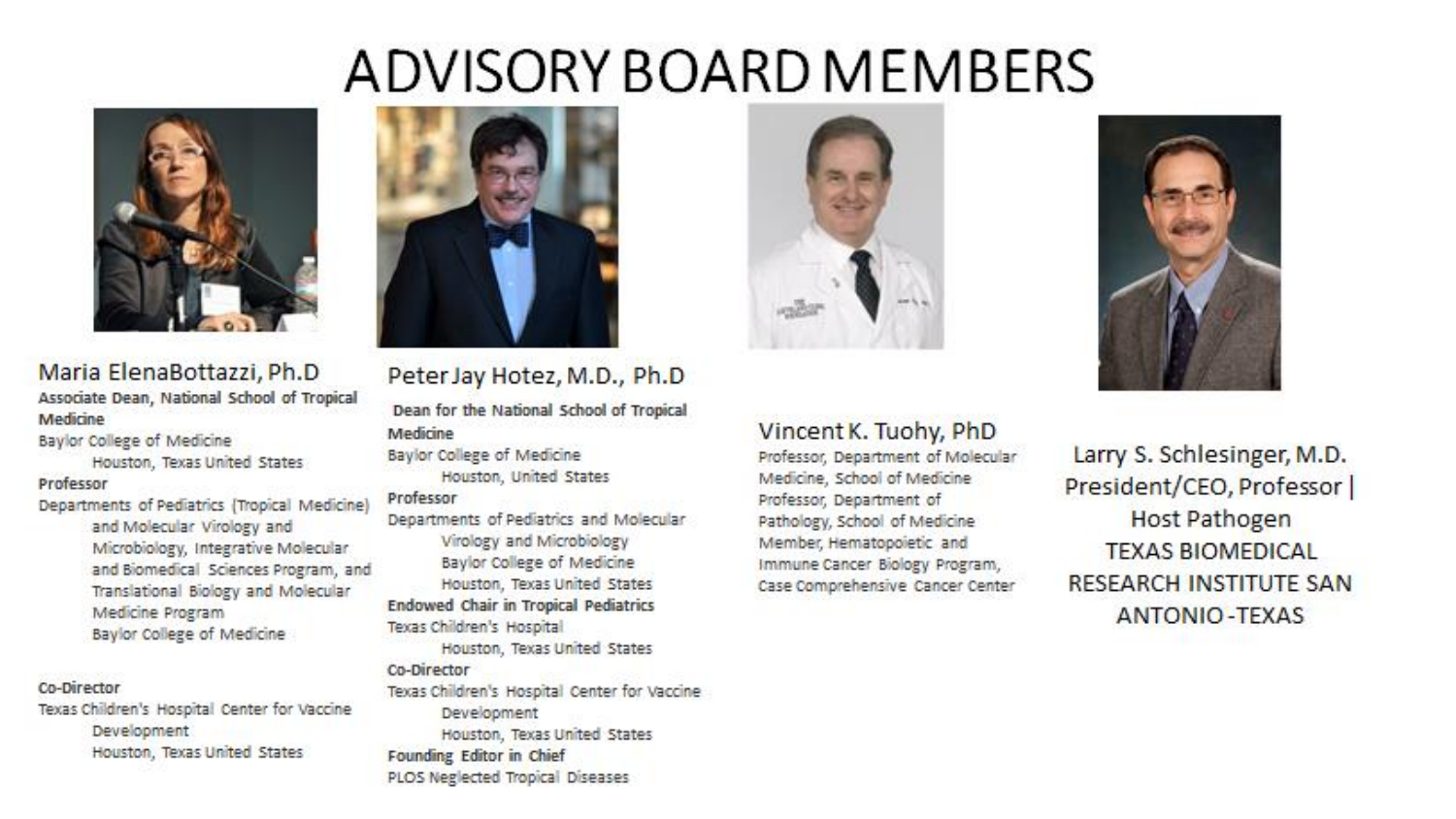### **EXPERT STAFF TO WORK FOR mRNA VACCINE PLATFORM**

#### **[Scientist/Senior Scientist](https://boards.greenhouse.io/kernalbio/jobs/4220452003), Synthetic Biology (mRNA)**

We are seeking a PhD Scientist or a Senior Scientist with deep expertise in the use of synthetic biology tools to design, engineer, and construct template DNAs for in vitro transcribed (IVT) mRNA production. Successful candidate will also synthesize, purify and test mRNAs in vitro in various human and murine cell lines.

**[Research Associate , Molecular](https://boards.greenhouse.io/kernalbio/jobs/4223536003) Biology :** TEXVAX Biotech is seeking an exceptional, highly motivated Research Associate to contribute to development of its mRNA 2.0 platform for therapeutic applications. The successful candidate will work as part of the team responsible for producing LNP formulated mRNAs and testing them in vitro and in vivo for preclinical studies. Candidate should be proficient in molecular biology workflows and wet lab techniques.

#### **[Research Associate](https://boards.greenhouse.io/kernalbio/jobs/4351451003), LNP Formulation**

TEXVAX Biotech is seeking an exceptional, highly motivated Research Associate to contribute to the development of its mRNA 2.0 platform for therapeutic applications. The successful candidate will work as part of the team responsible for producing, characterizing, and testing LNP formulation for mRNA delivery. Candidate should be proficient in analytical chemistry and nanoparticle formulation workflows and wet lab techniques.

#### **[Senior Computational Biologist/Data Scientist,](https://boards.greenhouse.io/kernalbio/jobs/4220453003) Bioinformatics**

TEXVAX Biotech is seeking a highly motivated bioinformatics scientist to perform analysis of proteomics and next-generation sequencing data (mRNA-seq, ribo-seq). The successful candidate will work collaboratively with wet lab teams and will contribute to identification of cell specific sequence features.

**Senior Technician:** TEXVAX Biotech is seeking a MS Scientist in Biology as a technician to take care of the Lab equipment and reagents and also involve the experiments.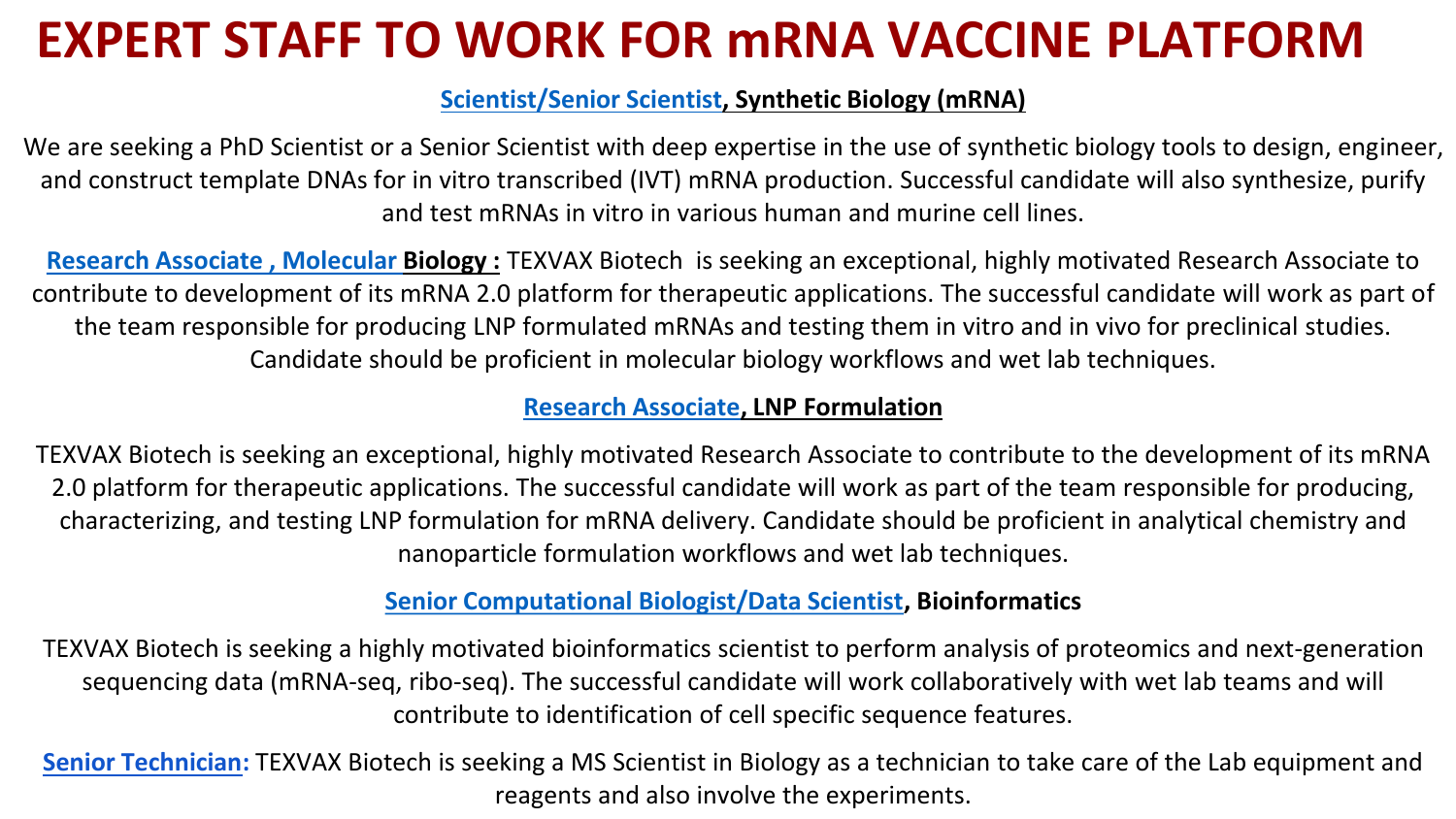# **FUTURE PLAN:**

- **After first year we will evaluate our success at LAB.**
- **We expect to develop the prototype of the mRNA vaccine for clinical trial.** 
	- **If we reached our target, then we will move forward to develop mRNA vaccine for cancer treatment (CAR-TCELL).**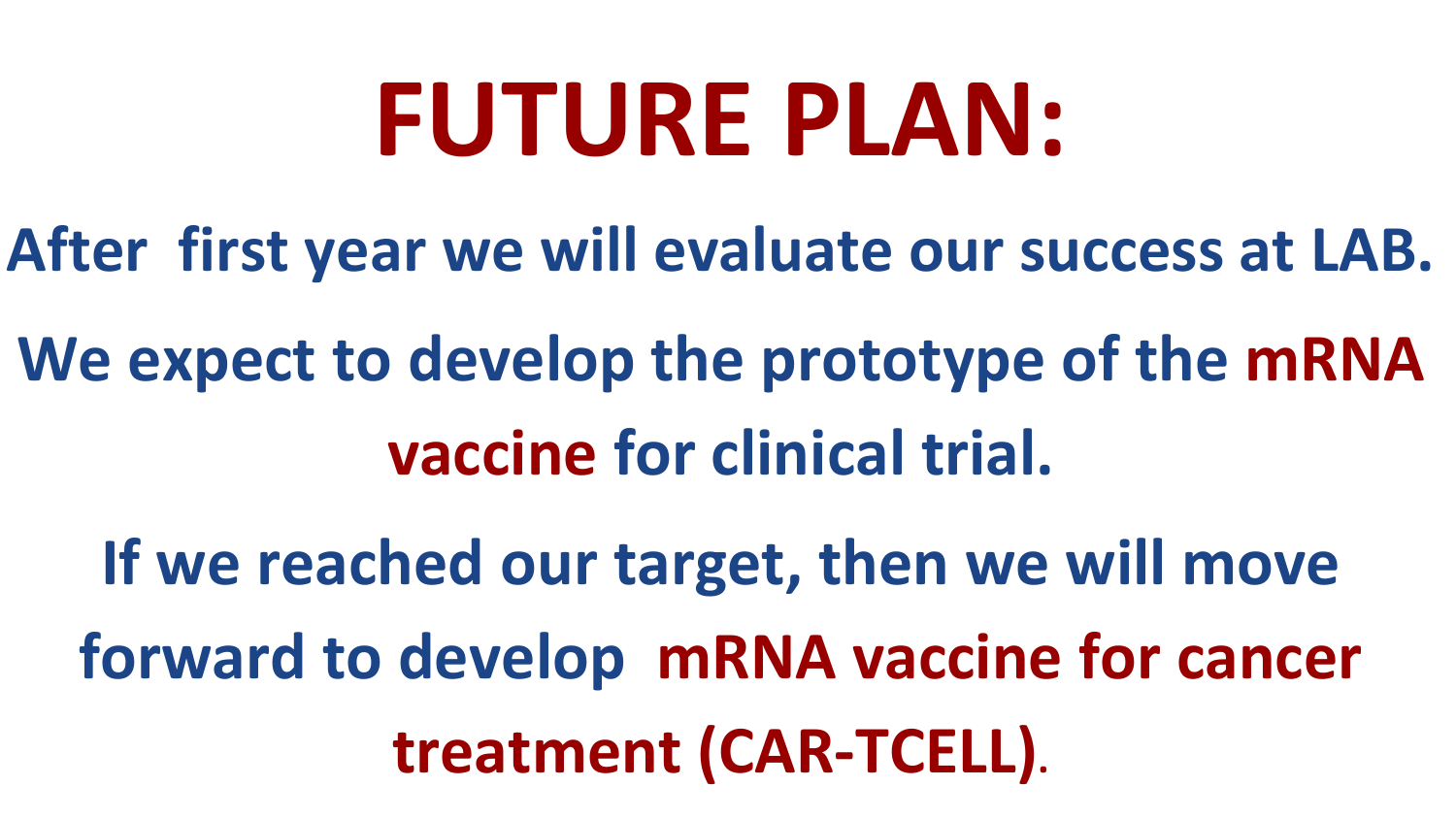### **1-CHIMERIC T-CELL ANTIGEN VACCINE PLATFORM:**

1. CAR For Cancer Treatment: CAR is first-in-class therapeutics in order to treat serious life-threatening cancers such as acute myeloid leukemia (AML) through Chimeric T-cell Antigen (CAR) technique in T-cell or National Killer Cell (NK-cell)

2. CAR For Autoimmune Disease Treatment: CAR is also, to engage in discovering, developing, manufacturing and marketing therapies for treating autoimmune disorders and neurodegenerative diseases such as Multiple Sclerosis (MS), in the United States as well as Internationally.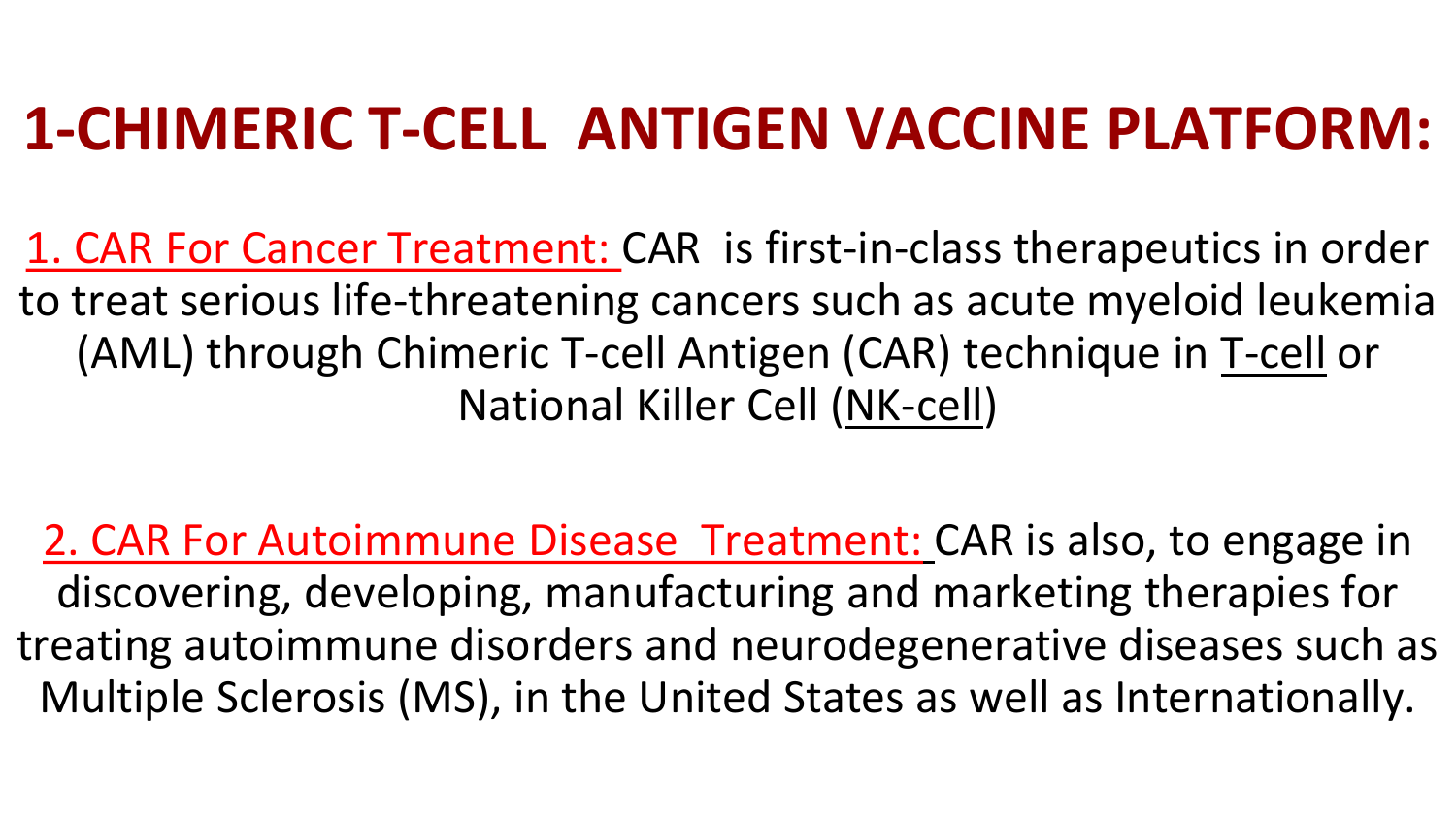### **2-RECOMBINANT ANTIGEN VACCINE PLATFORM:**

- **Recombinant Antigen Vaccine:** TIBER is a biotechnology institute of North American University Houston Texas, USA I that develops technologies and vaccines that stimulate and strengthens the immune system through active immunization by mRNA
- vaccine and viral recombinant antigen vaccine to fight against any kind of infection.
- 1- Vaccine For Microorganism such as Covid-19. TIBER specializes in recombinant antigen nanoparticle vaccines for use in the treatment of several infectious diseases, such as the Covid-19.
	- 2-Vaccine For Cancer Immunotherapy: And also, the same platform can be applied to fight against cancer (Cancer Immunotherapy) through active immunization by recombinant antigen vaccine to against organ or cancer specific antigens.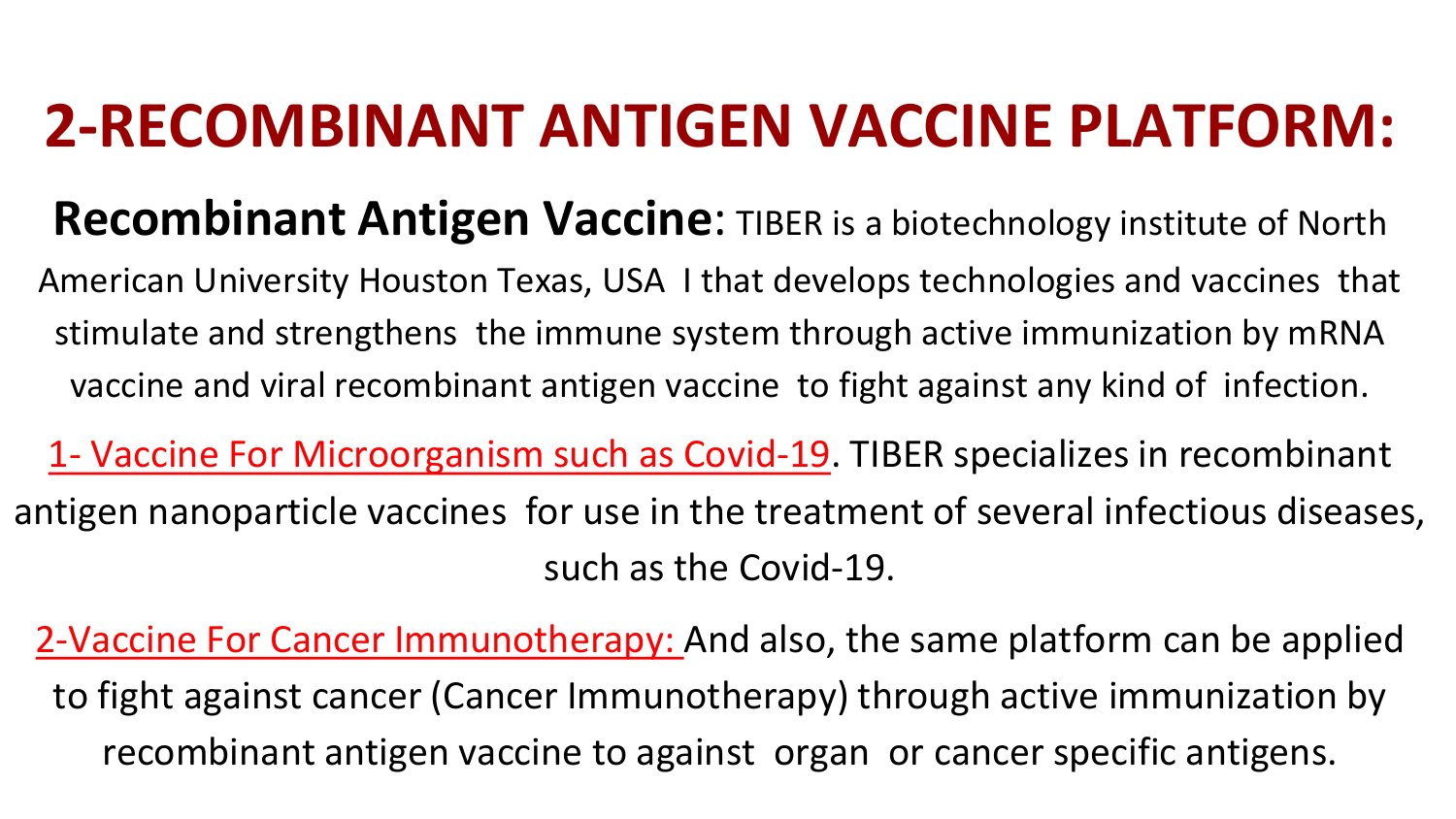# **TIMELINE (18 Months) FOR THE PROJECT**

TEXVAX BIOTECH will be founded on 2021 in [Houston Texas at a JLABS@TMC Lab space Johnson &](https://jlabs.jnjinnovation.com/locations/jlabs-tmc)  Johnson Innovation where Johnson & Johnson provide for start up companies. <https://jlabs.jnjinnovation.com/locations/jlabs-tmc>). Prototype mRNA vaccine will be ready on July-2022 for Clinical trial Neutralization antibodies will be ready on July-2022

for Clinical trial